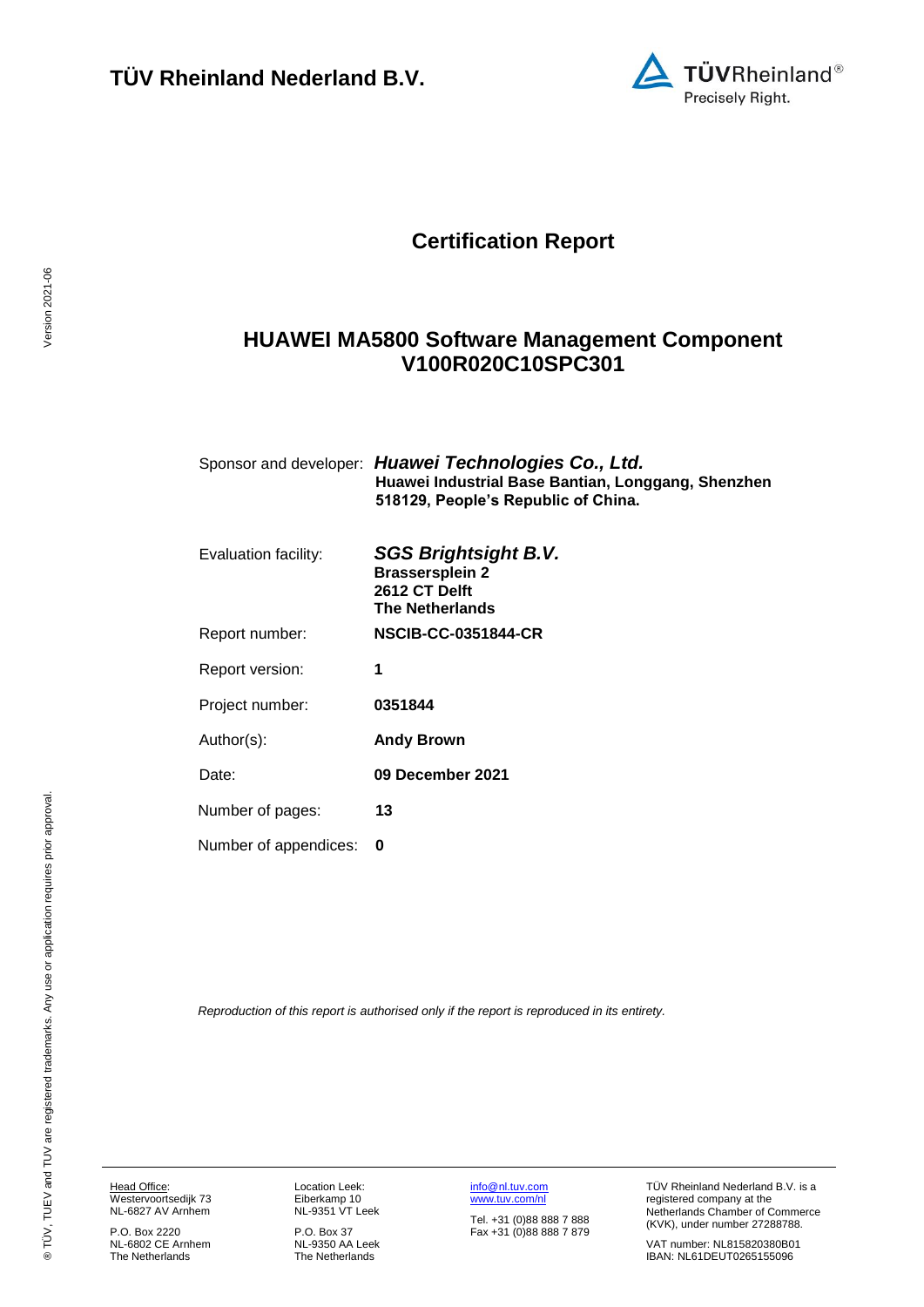

# **CONTENTS**

| <b>Foreword</b>                                                                                                                                          | 3                                              |
|----------------------------------------------------------------------------------------------------------------------------------------------------------|------------------------------------------------|
| <b>Recognition of the Certificate</b>                                                                                                                    | 4                                              |
| International recognition<br>European recognition                                                                                                        | 4<br>4                                         |
| <b>Executive Summary</b><br>$\mathbf 1$                                                                                                                  | 5                                              |
| <b>Certification Results</b><br>$\mathbf{2}$                                                                                                             | 6                                              |
| Identification of Target of Evaluation<br>2.1<br>2.2<br><b>Security Policy</b><br>2.3<br>Assumptions and Clarification of Scope<br>2.3.1<br>Assumptions  | 6<br>$\,6$<br>$\overline{7}$<br>$\overline{7}$ |
| 2.3.2<br>Clarification of scope                                                                                                                          | $\overline{7}$                                 |
| Architectural Information<br>2.4<br>2.5<br>Documentation<br>2.6<br><b>IT Product Testing</b><br>2.6.1<br>Testing approach and depth                      | $\overline{7}$<br>8<br>$\,8\,$<br>$\bf 8$      |
| 2.6.2<br>Independent penetration testing                                                                                                                 | 9                                              |
| 2.6.3<br>Test configuration                                                                                                                              | 10                                             |
| 2.6.4<br><b>Test results</b>                                                                                                                             | 10                                             |
| 2.7<br><b>Reused Evaluation Results</b><br>2.8<br><b>Evaluated Configuration</b><br><b>Evaluation Results</b><br>2.9<br>2.10<br>Comments/Recommendations | 10<br>10<br>10<br>10                           |
| <b>Security Target</b><br>3                                                                                                                              | 12                                             |
| <b>Definitions</b><br>4                                                                                                                                  | 12                                             |
| 5<br><b>Bibliography</b>                                                                                                                                 | 13                                             |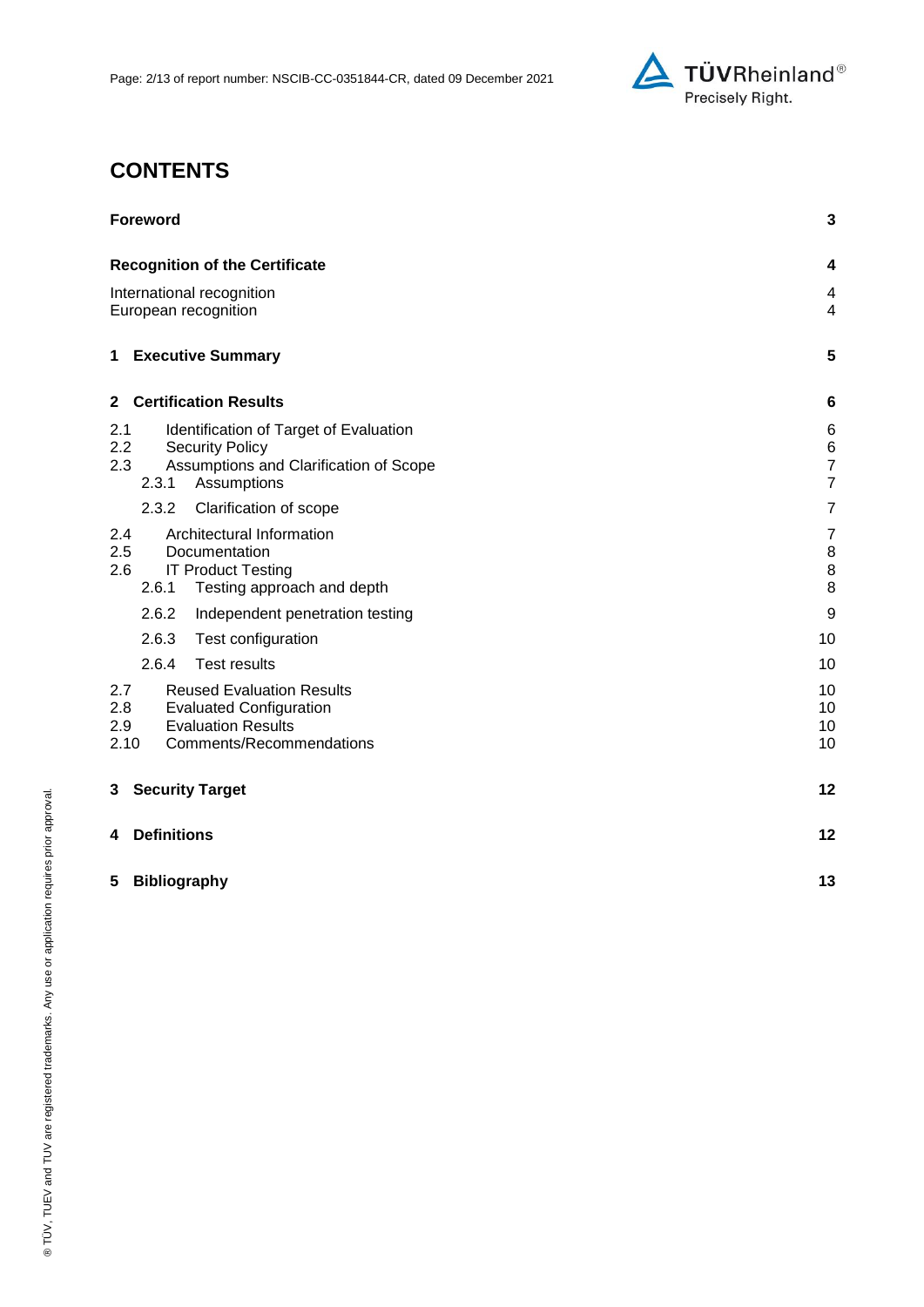

## **Foreword**

The Netherlands Scheme for Certification in the Area of IT Security (NSCIB) provides a third-party evaluation and certification service for determining the trustworthiness of Information Technology (IT) security products. Under this NSCIB, TÜV Rheinland Nederland B.V. has the task of issuing certificates for IT security products, as well as for protection profiles and sites.

Part of the procedure is the technical examination (evaluation) of the product, protection profile or site according to the Common Criteria assessment guidelines published by the NSCIB. Evaluations are performed by an IT Security Evaluation Facility (ITSEF) under the oversight of the NSCIB Certification Body, which is operated by TÜV Rheinland Nederland B.V. in cooperation with the Ministry of the Interior and Kingdom Relations.

An ITSEF in the Netherlands is a commercial facility that has been licensed by TÜV Rheinland Nederland B.V. to perform Common Criteria evaluations; a significant requirement for such a licence is accreditation to the requirements of ISO Standard 17025 "General requirements for the accreditation of calibration and testing laboratories".

By awarding a Common Criteria certificate, TÜV Rheinland Nederland B.V. asserts that the product or site complies with the security requirements specified in the associated (site) security target, or that the protection profile (PP) complies with the requirements for PP evaluation specified in the Common Criteria for Information Security Evaluation. A (site) security target is a requirements specification document that defines the scope of the evaluation activities.

The consumer should review the (site) security target or protection profile, in addition to this certification report, to gain an understanding of any assumptions made during the evaluation, the IT product's intended environment, its security requirements, and the level of confidence (i.e., the evaluation assurance level) that the product or site satisfies the security requirements stated in the (site) security target.

Reproduction of this report is authorised only if the report is reproduced in its entirety.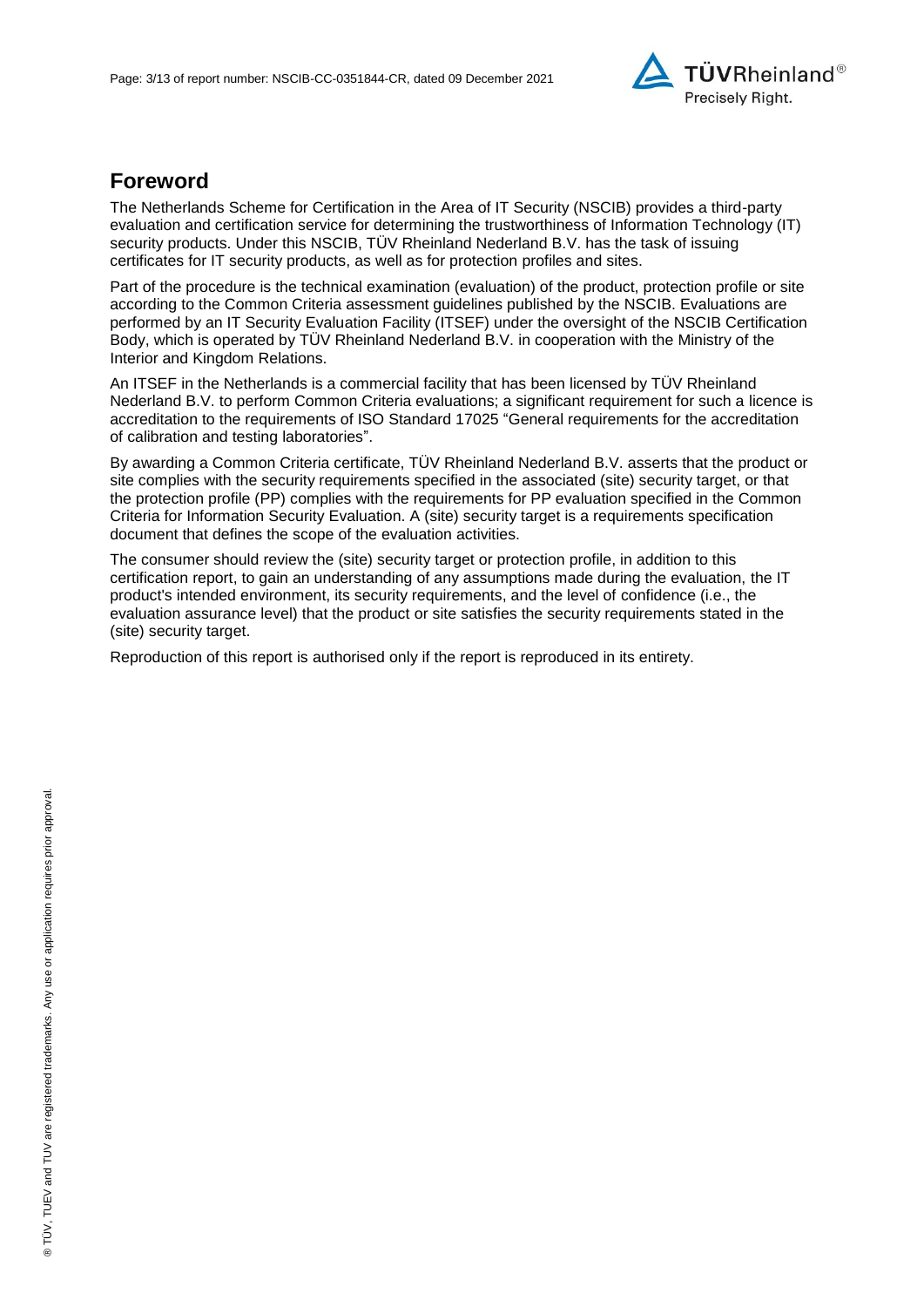

## **Recognition of the Certificate**

The presence of the Common Criteria Recognition Arrangement (CCRA) and the SOG-IS logos on the certificate indicates that this certificate is issued in accordance with the provisions of the CCRA and the SOG-IS Mutual Recognition Agreement (SOG-IS MRA) and will be recognised by the participating nations.

### **International recognition**

The CCRA was signed by the Netherlands in May 2000 and provides mutual recognition of certificates based on the Common Criteria (CC). Since September 2014 the CCRA has been updated to provide mutual recognition of certificates based on cPPs (exact use) or STs with evaluation assurance components up to and including EAL2+ALC\_FLR.

For details of the current list of signatory nations and approved certification schemes, see [http://www.commoncriteriaportal.org.](http://www.commoncriteriaportal.org/)

### **European recognition**

The SOG-IS MRA Version 3, effective since April 2010, provides mutual recognition in Europe of Common Criteria and ITSEC certificates at a basic evaluation level for all products. A higher recognition level for evaluation levels beyond EAL4 (respectively E3-basic) is provided for products related to specific technical domains. This agreement was signed initially by Finland, France, Germany, The Netherlands, Norway, Spain, Sweden and the United Kingdom. Italy joined the SOG-IS MRA in December 2010.

For details of the current list of signatory nations, approved certification schemes and the list of technical domains for which the higher recognition applies, see [https://www.sogis.eu.](https://www.sogis.eu/)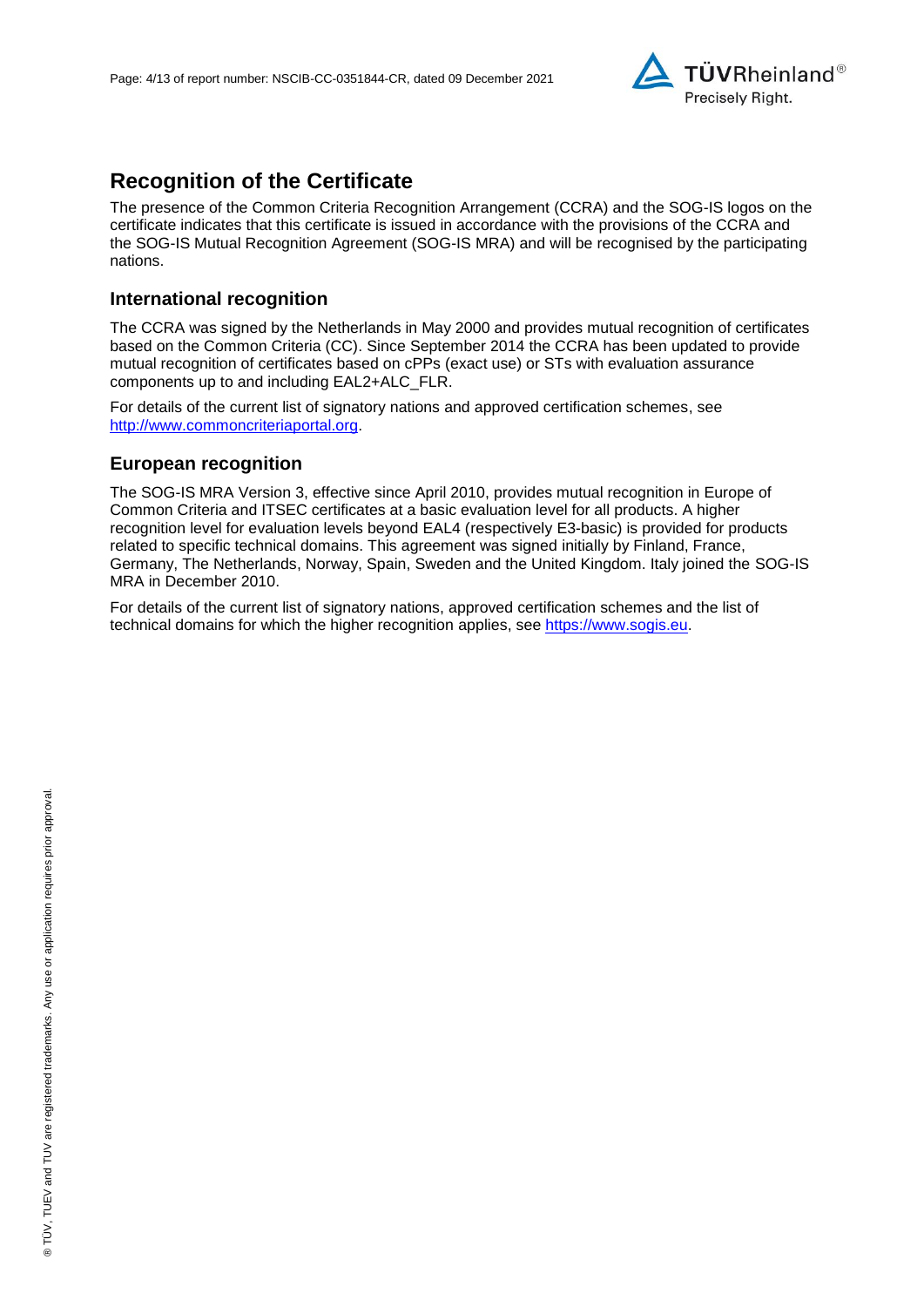

## **1 Executive Summary**

<span id="page-4-2"></span>This Certification Report states the outcome of the Common Criteria security evaluation of the [HUAWEI MA5800 Software Management Component V100R020C10SPC301.](#page-0-3) The developer of the [HUAWEI MA5800 Software Management Component V100R020C10SPC301](#page-0-3) is [Huawei Technologies](#page-0-4)  [Co., Ltd.](#page-0-4) located in Shenzhen, China and they also act as the sponsor of the evaluation and certification. A Certification Report is intended to assist prospective consumers when judging the suitability of the IT security properties of the product for their particular requirements.

The TOE is the management component of the Versatile Routing Platform (VRP) that runs on the control board of the MA5800 series.

The MA5800 series (MA5800-X17, MA5800-X15, MA5800-X7 and MA5800-X2) are aggregation Optical-Line-Terminal (OLT) with a distributed architecture and with different user access interfaces such as Gigabit-capable-Passive-Optical-Network (GPON), 10-Gigabit-capable- Passive-Optical-Network (10G PON), and 10/1G Ethernet (10GE/1GE) protocols.

The MA5800 supports deployment on Fiber-To-The-Home (FTTH), Fiber-To-The-Door (FTTD), Fiber-To-The-Building (FTTB), Fiber-To-The-Cabinet (FTTC), and Distributed-Converged-Cable- Access-Platform (D-CCAP) networks.

The TOE has been evaluated by SGS Brightsight B.V. located in Delft. The evaluation was completed on 09 December 2021 with the approval of the ETR. The certification procedure has been conducted in accordance with the provisions of the Netherlands Scheme for Certification in the Area of IT Security *[NSCIB]*.

The scope of the evaluation is defined by the security target *[ST]*, which identifies assumptions made during the evaluation, the intended environment for the [HUAWEI MA5800 Software Management](#page-0-3)  [Component V100R020C10SPC301,](#page-0-3) the security requirements, and the level of confidence (evaluation assurance level) at which the product is intended to satisfy the security requirements. Consumers of the [HUAWEI MA5800 Software Management Component V100R020C10SPC301](#page-0-3) are advised to verify that their own environment is consistent with the security target, and to give due consideration to the comments, observations and recommendations in this certification report.

<span id="page-4-0"></span>The results documented in the evaluation technical report *[ETR]* <sup>1</sup> for this product provide sufficient evidence that the TOE meets the EAL4 augmented (EA[L4+](#page-4-0)) assurance requirements for the evaluated security functionality. This assurance level is augmented with ALC\_FLR.2 (Flaw Reporting Procedures).

<span id="page-4-1"></span>The evaluation was conducted using the Common Methodology for Information Technology Security Evaluation, Version 3.1 Revision 5 *[CEM]* for conformance to the Common Criteria for Information Technology Security Evaluation, Version 3.1 Revision [5](#page-4-1) *[CC]* (Parts I, II and III).

TÜV Rheinland Nederland B.V., as the NSCIB Certification Body, declares that the evaluation meets all the conditions for international recognition of Common Criteria Certificates and that the product will be listed on the NSCIB Certified Products list. Note that the certification results apply only to the specific version of the product as evaluated.

l

<sup>1</sup> The Evaluation Technical Report contains information proprietary to the developer and/or the evaluator, and is not available for public review.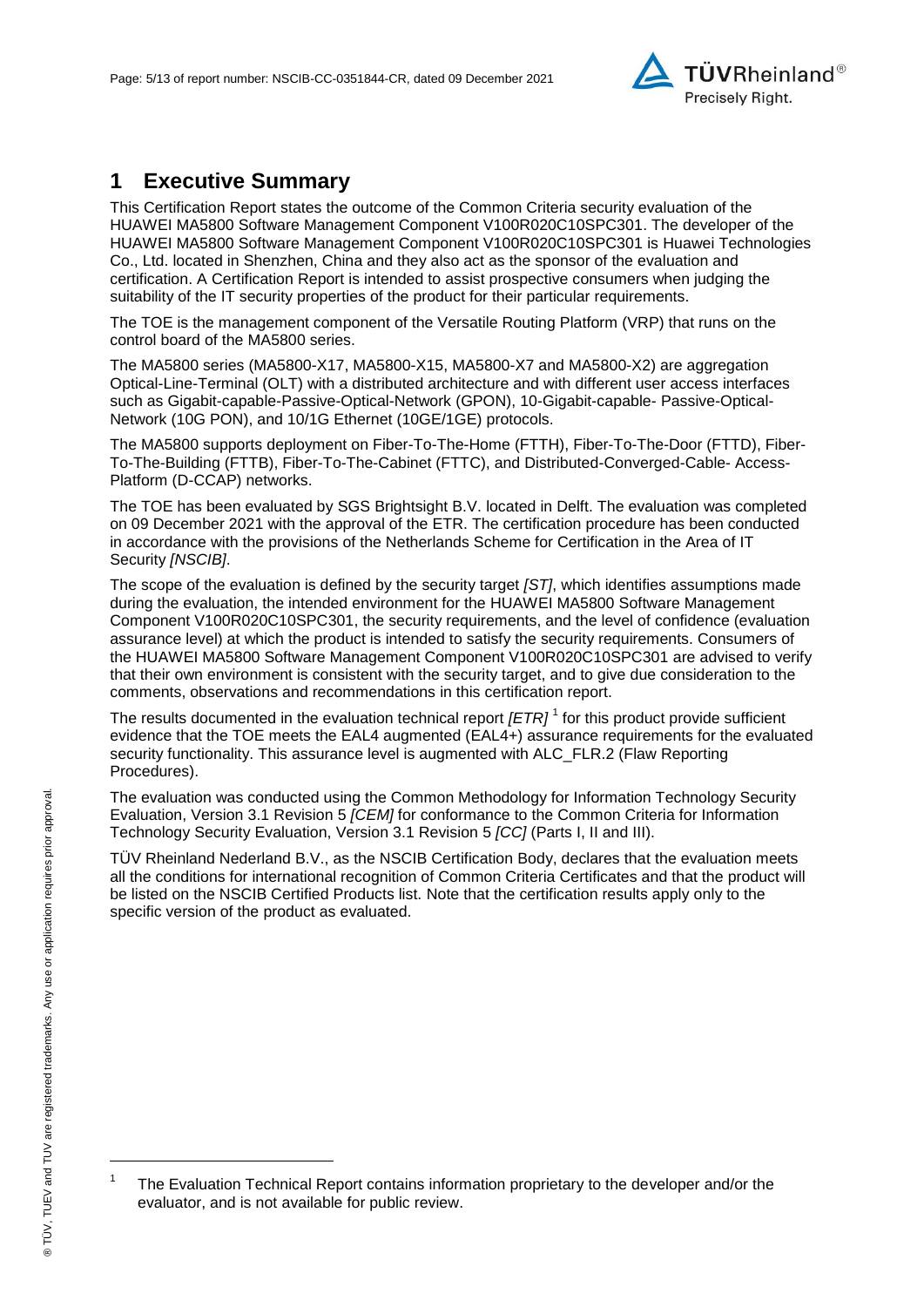

## **2 Certification Results**

### *2.1 Identification of Target of Evaluation*

The Target of Evaluation (TOE) for this evaluation is the [HUAWEI MA5800 Software Management](#page-0-3)  [Component V100R020C10SPC301](#page-0-3) from [Huawei Technologies Co., Ltd.](#page-0-4) located in [Shenzhen, China.](#page-4-2)

The TOE is comprised of the following main components:

| <b>Delivery</b><br>item type | <b>Identifier</b>                                     | <b>Version</b>    |
|------------------------------|-------------------------------------------------------|-------------------|
| Software                     | <b>HUAWEI MA5800 Software Management</b><br>Component | V100R020C10SPC301 |

To ensure secure usage a set of guidance documents is provided, together with the [HUAWEI MA5800](#page-0-3)  [Software Management Component V100R020C10SPC301.](#page-0-3) For details, see section [2.5](#page-7-0) ["Documentation"](#page-7-0) of this report.

### *2.2 Security Policy*

To counter the security threats listed in the [ST], the TOE provides the following security features:

- Identification and authentication of administrative users
	- o Users are identified by a username and authenticated by password prior to accessing services of the TOE. The TOE is accessed via CLI (console and SSH). The TOE provides local authentication and remote authentication via RADIUS.
- Authorization
	- o The TOE maintains multiple administration roles. There are in total 4 hierarchical access levels ranging from  $0 \sim 3$ . The bigger the number, the higher is the privilege. Only authenticated users can execute commands of the TOE.
- Auditing
	- $\circ$  The TOE generates audit records for security-relevant management actions. All audit records contain not only the information on the event itself but also a timestamp and – if applicable – additional information like user ID, source IP, etc. Audit records are writing to local flash storage. The TSF deletes the oldest log files if the audit trail exceeds the size of the storage device
- Communication security
	- $\circ$  The TOE provides communication security by implementing the SSHv2 protocol. To protect the TOE from eavesdrop and to ensure data transmission security and confidentiality, SSHv2 provides:
		- Authentication of client by password or RSA public key;
		- **AES** encryption algorithms;
		- **HMAC** integrity verification algorithms;
		- **Secure cryptographic key exchange.**
- Management traffic flow control
	- $\circ$  For administration of the TOE, network packages have to be sent to the TOE from the management network. When a network packet reaches the TOE from the management network, the TOE applies an information flow security policy in the form of Access Control Lists (ACLs) to the traffic before processing it. Network packets on Layer 3 from the management network arriving at a network interface of the TOE are checked to ensure that they conform to the configured packet filter policy.
- Security functionality management
	- o The TOE provides the following management functionalities:
		- Management of user accounts and user attributes, including user credentials.
		- Management of authentication failure policy.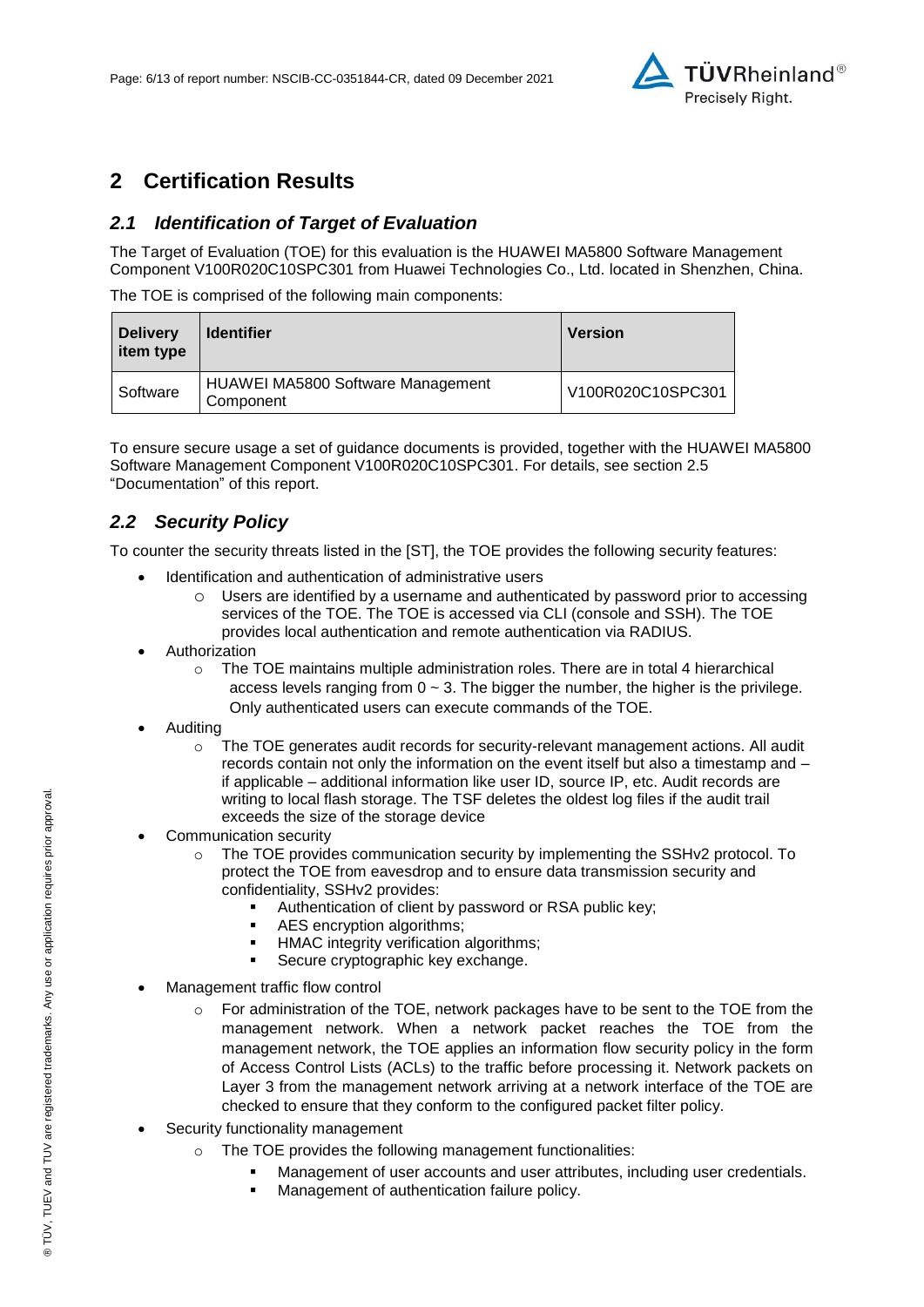

- Access control management, including the association of users and corresponding privileged functionalities.
- Enabling and disabling trusted channels for local and remote access to the TOE's management interfaces.
- Management of ACLs and ACL attributes and parameters like IP addresses or address ranges.
- Configuration of network addresses for services used by the TOE, like NTP, SYSLOG, SSH.
- Management of the TOE's time.
- All security management functions (i.e. commands related to security management) require sufficient user level for execution.

#### *2.3 Assumptions and Clarification of Scope*

#### **2.3.1 Assumptions**

The assumptions defined in the Security Target are not covered by the TOE itself. These aspects lead to specific Security Objectives to be fulfilled by the TOE-Environment. For detailed information on the security objectives that must be fulfilled by the TOE environment, see section 4.2 of the *[ST]*.

#### **2.3.2 Clarification of scope**

The evaluation did not reveal any threats to the TOE that are not countered by the evaluated security functions of the product

#### *2.4 Architectural Information*

The TOE is the management component of the Versatile Routing Platform (VRP) that runs on the control board of the MA5800 series.

The MA5800 series (MA5800-X17, MA5800-X15, MA5800-X7 and MA5800-X2) are aggregation Optical-Line-Terminal (OLT) with a distributed architecture and with different user access interfaces such as Gigabit-capable-Passive-Optical-Network (GPON), 10-Gigabit-capablePassive-Optical-Network (10G PON), and 10/1G Ethernet (10GE/1GE) protocols.

The MA5800 supports deployment on Fiber-To-The-Home (FTTH), Fiber-To-The-Door (FTTD), Fiber-To-The-Building (FTTB), Fiber-To-The-Cabinet (FTTC), and Distributed-Converged-CableAccess-Platform (D-CCAP) networks.

The logical architecture, originating from the Security Target [ST] of the TOE can be depicted as follows: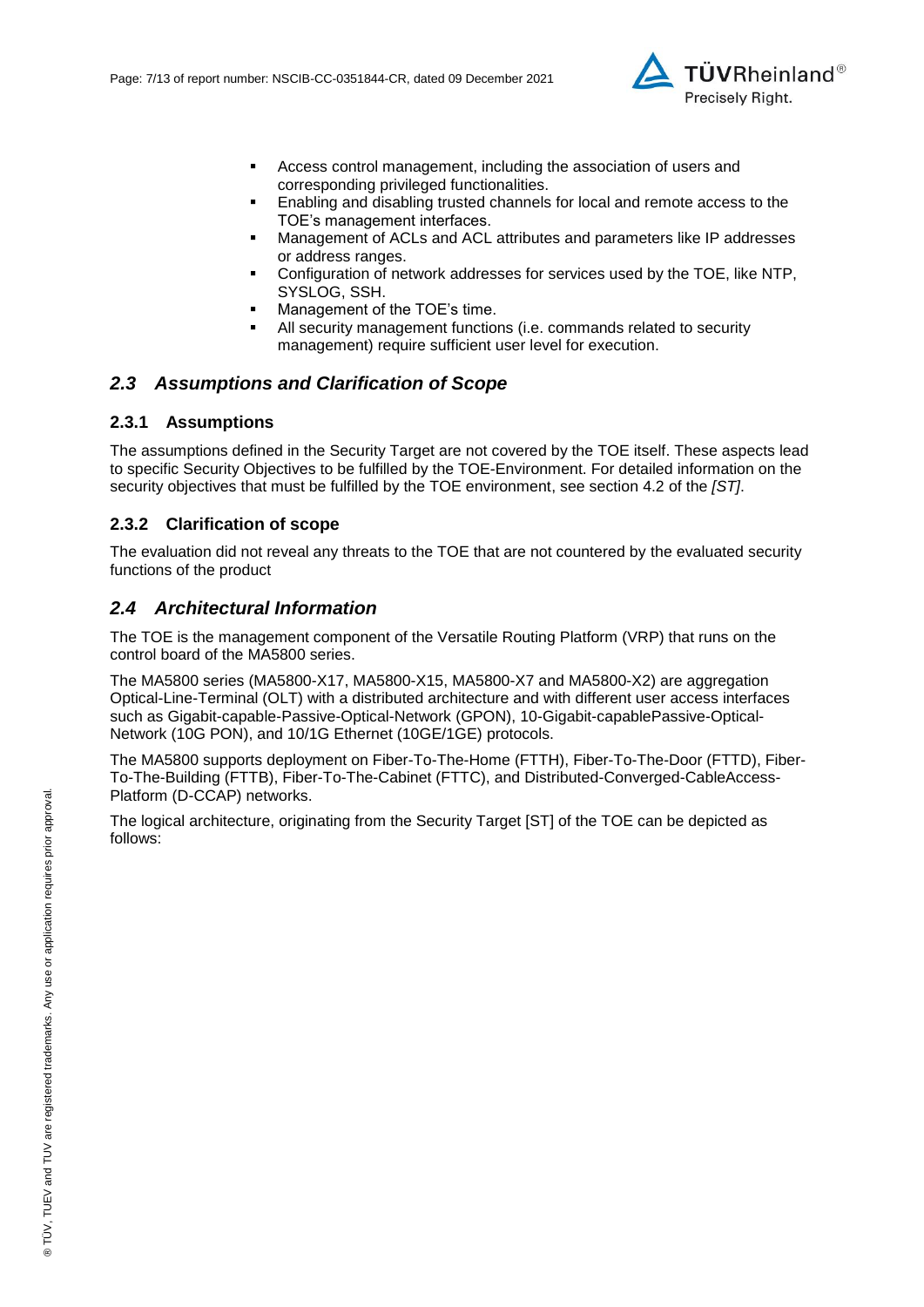



The VRP is responsible for managing and controlling the whole MA5800 software, communication, and security features in MA5800. The VRP is relying on the underlying OS. The OS is responsible for processes scheduling management, file system management, memory management, IPC module (Inter Process communication), and drivers etc. The security features of the TOE are all provided by the VRP.

## <span id="page-7-0"></span>*2.5 Documentation*

The following documentation is provided with the product by the developer to the customer:

| <b>Identifier</b>                                                                | <b>Version</b> |
|----------------------------------------------------------------------------------|----------------|
| SmartAX MA5800 Product Documentation                                             | Issue 02       |
| Huawei MA5800 Series V100R020C10SPC301<br>Software – Preparative Procedures      | V1.0           |
| Huawei MA5800 Series V100R020C10SPC301<br>Software - Operational User Guidance   | V1.0           |
| Huawei MA5800 Series V100R020C10SPC301<br>Software - Configuration and Reference | V1.0           |

## *2.6 IT Product Testing*

Testing (depth, coverage, functional tests, independent testing): The evaluators examined the developer's testing activities documentation and verified that the developer has met their testing responsibilities.

### **2.6.1 Testing approach and depth**

The developer focused on functional testing and manually tested all of the defined test cases. The developer grouped the 25 executed test cases into the following logical security functions:

- Authentication
- Authorization
- Auditing
- Access control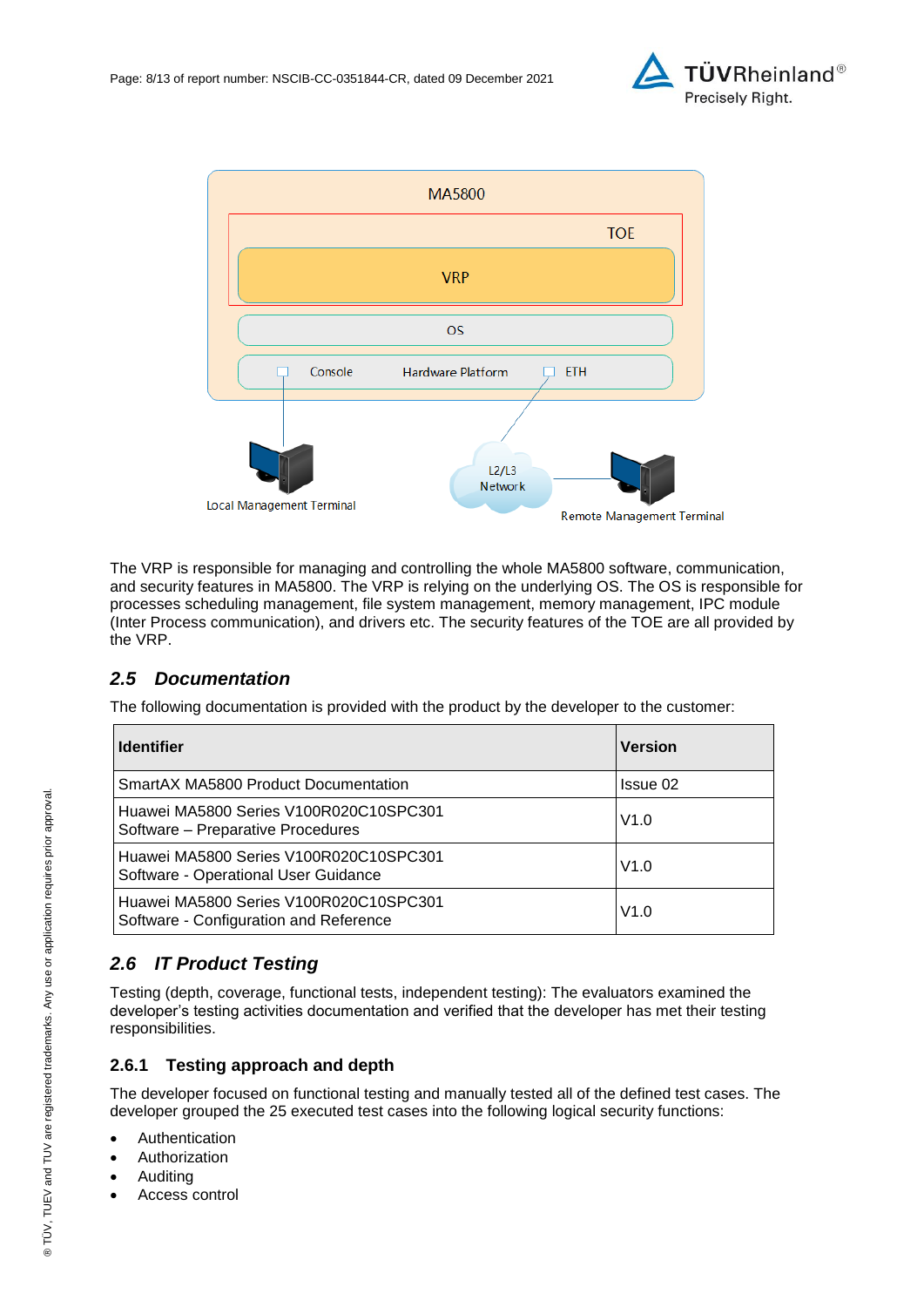

- Reliable time stamps
- Communication security

Each defined test case ran independently. There is no sequence dependency between test cases. The developer tested all the TSFIs.

Differences between the MA5800 series models are due to non-security affecting hardware. The TOE's Security Functional Requirements are independent of the hardware differences of the various models. The developer executed their test plan on a Huawei MA5800-X17 chassis with control board H901MPLB, as a representative sample, running V100R020C10SPC301. Figure 2 and Figure 3 shows the test configurations used by the developer.



Radius Server\Syslog Server\Packets Capture\SSH Server





*Figure 3 test configuration 2*

The evaluator repeated 6 of the developer's test cases.

In addition, the evaluator devised 12 additional independent evaluator tests to further complement the coverage.

### **2.6.2 Independent penetration testing**

To identify potential vulnerabilities the evaluator performed the following activities:

- Focused analysis
	- $\circ$  An analysis of the evidence with the aim of identifying any potential vulnerabilities evident through the contained information. This analysis has been done throughout the assurance classes and recorded in evaluation evidence.
- Public domain analysis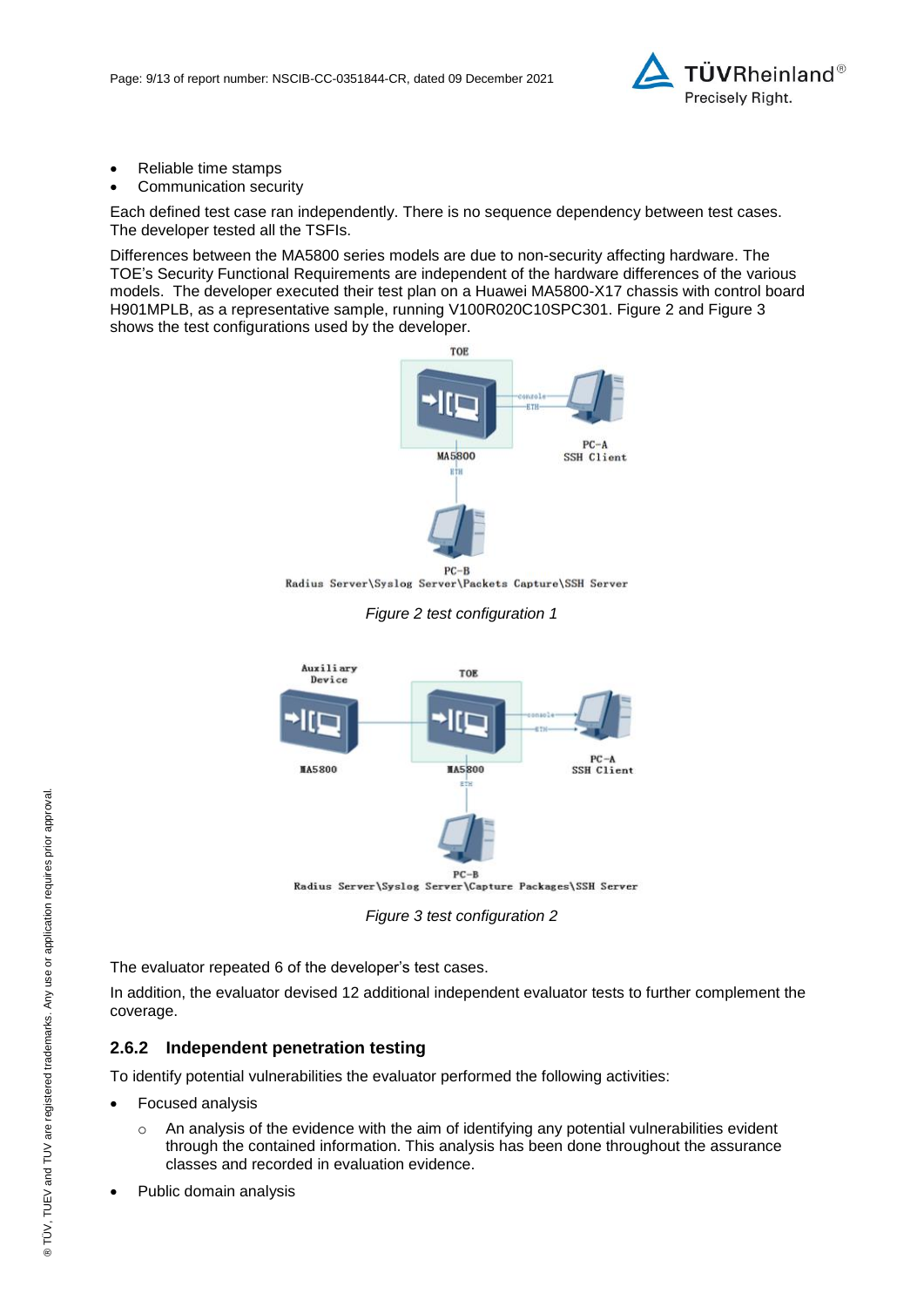

- $\circ$  The evaluator performs a public domain vulnerability search for TOE specific items (TOE name, TOE-type, secure libraries, etc.)
- Network scanning tools
	- $\circ$  The evaluator runs vulnerability-scanning tools to identify potential vulnerabilities.

The evaluator devised penetration tests to verify that the TOE met the assurance requirements. The total test effort expended by the evaluators was 1 week. During that test campaign, 100% of the total time was spent logical tests.

### **2.6.3 Test configuration**

The configuration of the samples used for independent evaluator testing and penetration testing was the same as described in the *[ST]*.

### **2.6.4 Test results**

The testing activities, including configurations, procedures, test cases, expected results and observed results are summarised in the *[ETR]*, with references to the documents containing the full details.

The developer's tests and the independent functional tests produced the expected results, giving assurance that the TOE behaves as specified in its *[ST]* and functional specification.

No exploitable vulnerabilities were found with the independent penetration tests.

The algorithmic security level of cryptographic functionality has not been rated in this certification process, but the current consensus on the algorithmic security level in the open domain, i.e., from the current best cryptanalytic attacks published, has been taken into account.

### *2.7 Reused Evaluation Results*

There has been extensive reuse of the ALC aspects for the sites involved in the development and production of the TOE, by use of 3 Site Technical Audit Reuse reports.

No sites have been visited as part of this evaluation.

### *2.8 Evaluated Configuration*

The TOE is defined uniquely by its name and version number [HUAWEI MA5800 Software](#page-0-3)  [Management Component V100R020C10SPC301.](#page-0-3)

### *2.9 Evaluation Results*

The evaluation lab documented their evaluation results in the *[ETR]*, which references an ASE Intermediate Report and other evaluator documents.

The verdict of each claimed assurance requirement is "**Pass**".

Based on the above evaluation results the evaluation lab concluded the [HUAWEI MA5800 Software](#page-0-3)  [Management Component V100R020C10SPC301,](#page-0-3) to be **CC Part 2 extended, CC Part 3 conformant** and to meet the requirements of **EAL [4](#page-4-0) augmented with ALC\_FLR.2**. This implies that the product satisfies the security requirements specified in Security Target *[ST]*.

### *2.10 Comments/Recommendations*

The user guidance as outlined in section [2.5](#page-7-0) ["Documentation"](#page-7-0) contains necessary information about the usage of the TOE.

In addition, all aspects of assumptions, threats and policies as outlined in the Security Target not covered by the TOE itself must be fulfilled by the operational environment of the TOE.

The customer or user of the product shall consider the results of the certification within his system risk management process. For the evolution of attack methods and techniques to be covered, the customer should define the period of time until a re-assessment for the TOE is required and thus requested from the sponsor of the certificate.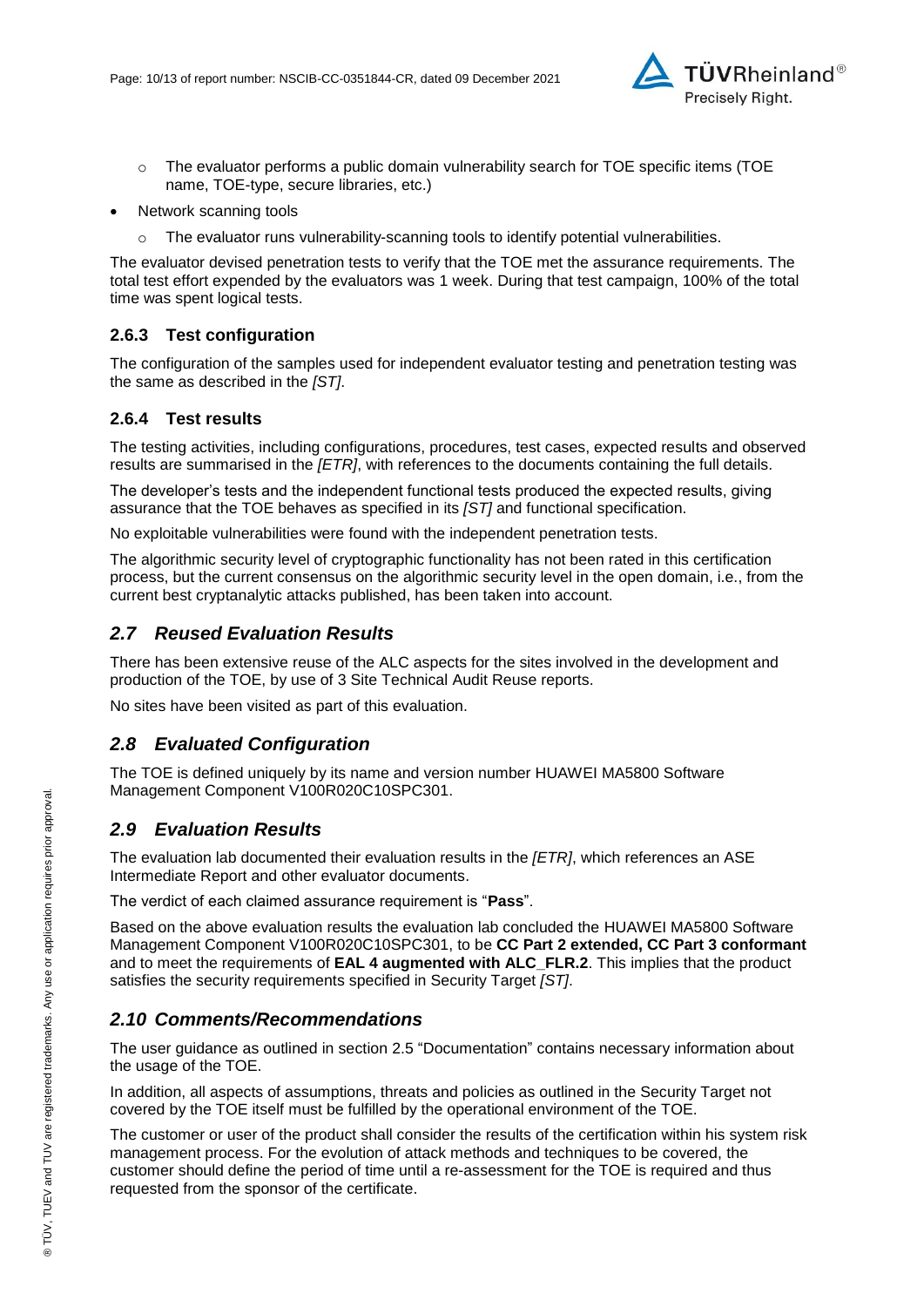

The strength of the cryptographic algorithms and protocols was not rated in the course of this evaluation. This specifically applies to the following proprietary or non-standard algorithms, protocols and implementations: none.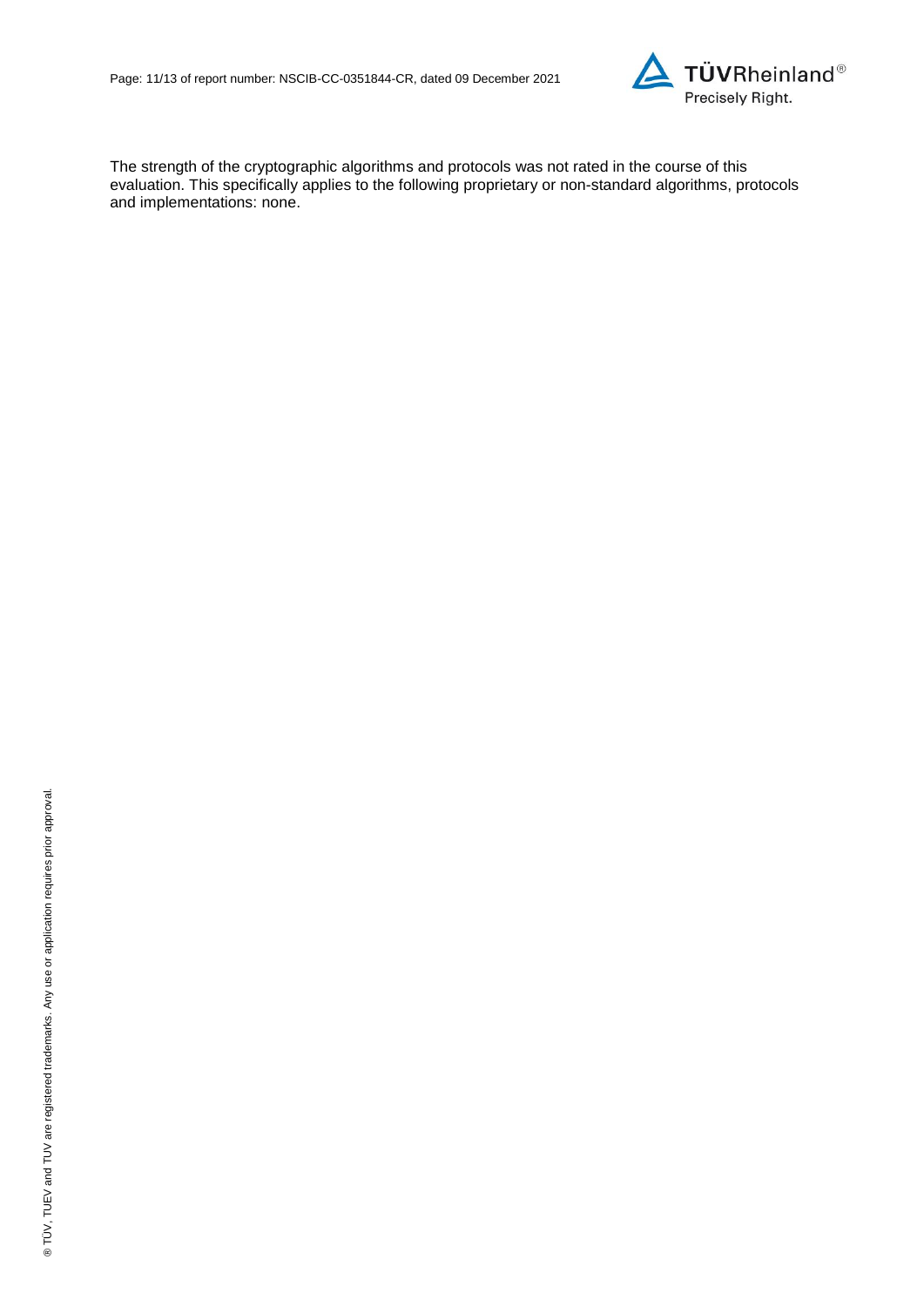

# **3 Security Target**

The [HUAWEI MA5800 Series Software Management Component V100R020C10 –](#page-12-0) Security Target, [Version 1.1, 06 December 2021](#page-12-0) *[ST]* is included here by reference.

## **4 Definitions**

This list of acronyms and definitions contains elements that are not already defined by the CC or CEM:

| CС           | Common Criteria                                                                                                                                                        |
|--------------|------------------------------------------------------------------------------------------------------------------------------------------------------------------------|
| <b>CCRA</b>  | Arrangement on the Recognition of Common Criteria Certificates in the field of IT<br>Security CEM Common Methodology for Information Technology Security<br>Evaluation |
| <b>CEM</b>   | Common Methodology for Information Technology Security Evaluation                                                                                                      |
| D-CCAP       | Distributed-Converged-Cable- Access-Platform                                                                                                                           |
| EAL          | <b>Evaluation Assurance Level</b>                                                                                                                                      |
| <b>ETR</b>   | <b>Evaluation Technical Report</b>                                                                                                                                     |
| <b>FTTC</b>  | Fiber-To-The-Cabinet                                                                                                                                                   |
| <b>FTTD</b>  | Fiber-To-The-Door                                                                                                                                                      |
| <b>FTTH</b>  | Fiber-To-The-Home                                                                                                                                                      |
| <b>IPC</b>   | Inter Process communication                                                                                                                                            |
| IT           | Information Technology                                                                                                                                                 |
| <b>ITSEF</b> | <b>IT Security Evaluation Facility</b>                                                                                                                                 |
| JIL          | Joint Interpretation Library                                                                                                                                           |
| <b>NSCIB</b> | Netherlands Scheme for Certification in the area of IT security                                                                                                        |
| <b>OLT</b>   | Optical-Line-Terminal                                                                                                                                                  |
| <b>PON</b>   | Passive-Optical-Network                                                                                                                                                |
| PP.          | <b>Protection Profile</b>                                                                                                                                              |
| <b>SSH</b>   | Secure Shell                                                                                                                                                           |
| <b>TOE</b>   | Target of Evaluation                                                                                                                                                   |
| <b>VRP</b>   | <b>Versatile Routing Platform</b>                                                                                                                                      |